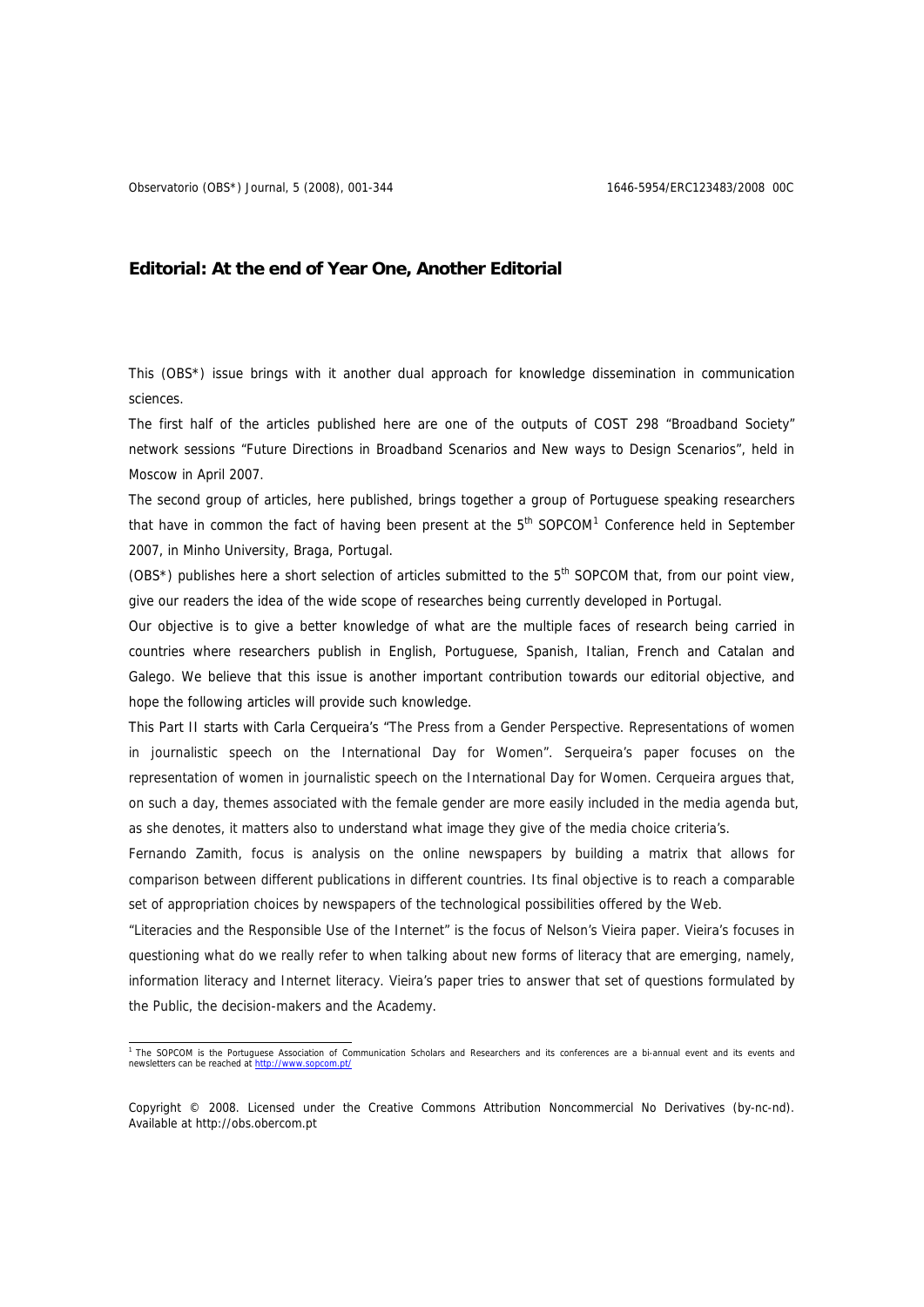Miguel Coelho's paper entitled "Public Relations and Organizational Communication in Portugal" draws from a research study based on the adaptation of the "Excellence Project", a reference study on public relations and organizational communication management developed by the International Association of Business Communicators (IABC), in the 1980's and 1990's. This particular analysis sought to identify issues related to excellence in organizational communication and public relations. Results identified a number of relevant items that translate the most significant difference between the best and worse organizations.

Maria Manuel Borges brings into this (OBS\*) issue the analysis of intellectual property. The paper entitled "Intellectual Property: From Private Rights to Commons Goods" is an analysis of the importance of the debate around copyright ownership issues. Maria Borges argument is that, such a debate, has increased since knowledge has become the engine of the new economy and its circulation in digital networks on a global scale has been intensified. The discussion here presented is focused mainly in the question of encouragement to innovation: if, on one hand, the legislation that regulates this kind of rights has the protection of creative work and achievement as an aim, on the other hand it can generate a conflict between private privilege and public interests, where a balance between the two is to be desired. The free flux of information is important in all areas, but of the essence in science. Therefore, Maria Borges argues, that authors are lead to explore new ways for sharing information that complement the traditional ways followed up till now.

Rita Figueiras contribution is entitled "Pundits Agenda and the National Politics in the Op-ed Section" and focuses its analysis on the mainstream media Pundits agenda. Rita Figueiras main purpose is to identify the relevance and arguments used to debate the thematic of "National Politics" in op-ed sections of the media. The analysis, is therefore, based in the discussion of the political and meditated prominence of Pundits in the Portuguese society and what relation can be sought between such opinion makers and the detachment between voters and the political system.

Still focusing on democracy and media relationships, Marisa da Silva focuses her analysis on the role of letters sent to the newspapers editors in a deliberative democracy model. As Marisa da Silva expresses, letters-to-the editor may be described as a means by which the readers have the opportunity to express their opinions about many subjects. In order to study the way by which the reader's voice is selected and constructed by press, Marisa da Silva analyzed the social context and the news production practices surrounding letters to the editor in two daily Portuguese newspapers: Diário de Notícias and Público. Marisa da Silva, argues that deliberative democratic theory offers, in this context, a powerful conceptual map for evaluating the practices and routines observed in newspapers newsrooms. This paper intends to verify how the selection criteria of letters to the editor may shape the perception that press in general has from its public.